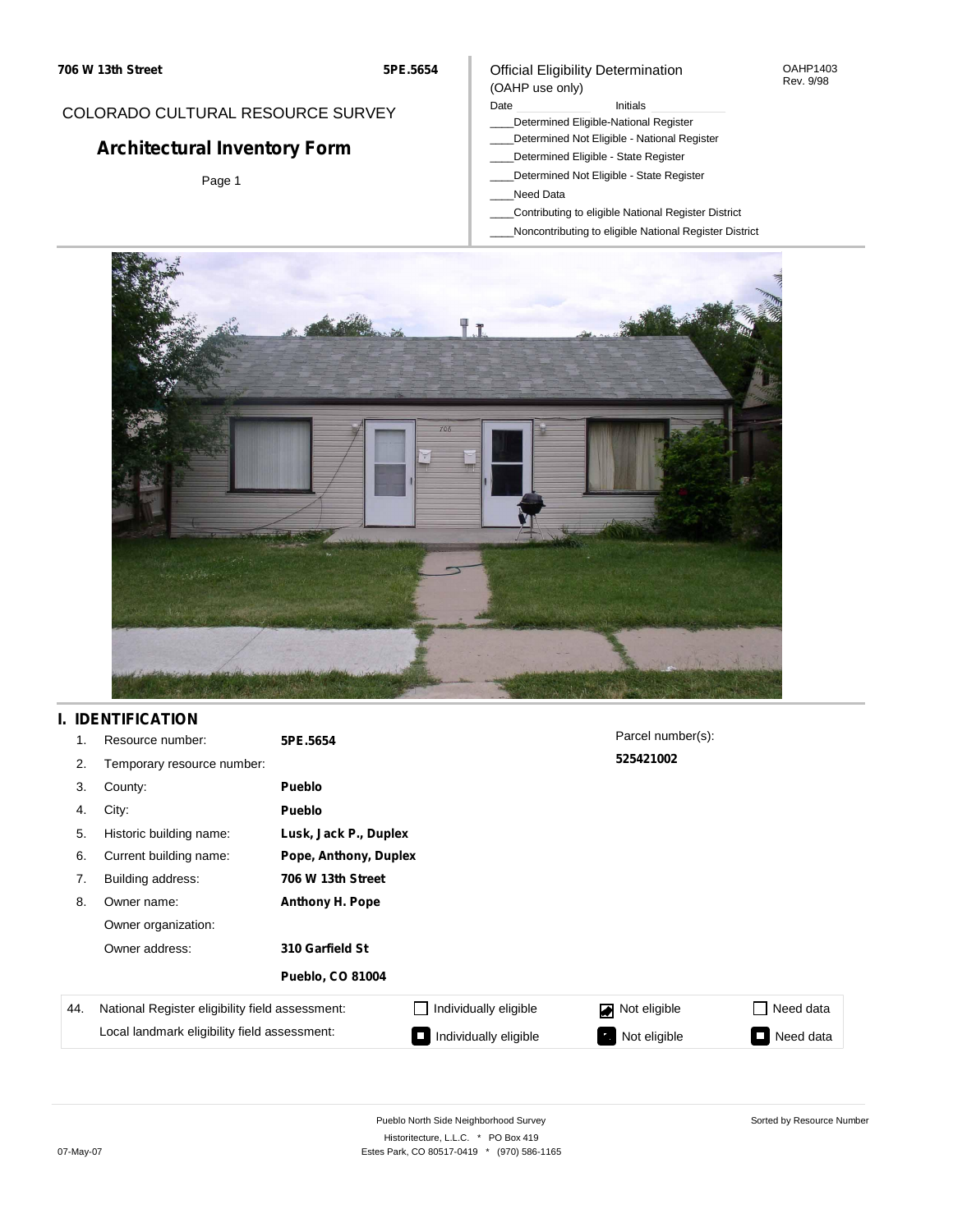Sorted by Resource Number

## **Architectural Inventory Form**

Page 2

### **II. GEOGRAPHIC INFORMATION**

| 9.              | P.M.                | 6th |    |     | Township:               |       | <b>20S</b>                      |    |           |           | Range:            | 65W |         |
|-----------------|---------------------|-----|----|-----|-------------------------|-------|---------------------------------|----|-----------|-----------|-------------------|-----|---------|
|                 | <b>SW</b>           | 1/4 | of | NE. | 1/4                     | of NE | 1/4                             | of | <b>SW</b> | 1/4       | of Section        |     | 25      |
| 10 <sub>1</sub> | UTM reference zone: |     |    | 13  |                         |       |                                 |    |           |           |                   |     |         |
|                 | Easting:            |     |    |     | 533578                  |       |                                 |    |           | Northing: |                   |     | 4236606 |
| 11.             | USGS quad name:     |     |    |     | <b>Northeast Pueblo</b> |       |                                 |    |           | Scale:    |                   |     | 7.5     |
|                 | Year:               |     |    |     | 1974)                   |       | 1961 (Photorevised 1970 and     |    |           |           |                   |     |         |
| 12.             | $Lot(s)$ :          |     |    |     |                         |       | West 39 feet of Lot 2: Block 52 |    |           |           |                   |     |         |
|                 | Addition:           |     |    |     | <b>County Addition</b>  |       |                                 |    |           |           | Year of addition: |     | 1869    |

13. Boundary description and justification:

The boundary, as described above, contains but does not exceed the land historically associated with this property.

П Metes and bounds exist:

### **III. ARCHITECTURAL DESCRIPTION**

| 14. | Building plan (footprint, shape):    | <b>Rectangular Plan</b>             |                       |
|-----|--------------------------------------|-------------------------------------|-----------------------|
|     | Other building plan descriptions:    |                                     |                       |
| 15. | Dimensions in feet (length x width): | 1,440 square feet                   |                       |
| 16. | Number of stories:                   | 1                                   |                       |
| 17. | Primary external wall material(s):   | <b>Synthetics/Vinyl</b>             | Other wall materials: |
|     |                                      |                                     |                       |
| 18. | Roof configuration:                  | <b>Gabled Roof/Side Gabled Roof</b> |                       |
|     | Other roof configurations:           |                                     |                       |
| 19. | Primary external roof material:      | <b>Asphalt Roof</b>                 |                       |
|     | Other roof materials:                |                                     |                       |
| 20. | Special features:                    | Fence                               |                       |
|     |                                      |                                     |                       |

21. General architectural description:

Oriented to the north, this duplex rests on a concrete foundation. Tan vinyl siding clads the exterior walls. Windows are **generally 2 (horizontal)-over-2 (horizontal), double-hung sash, with brown-painted wood frames and thin, brown-painted wood** surrounds. Either end of the front (north) elevation hosts single-light picture windows. Two doorways open in the center of the symmetrical façade. They both host 6-panel, white-painted metal doors, opening behind white, aluminum-frame storm doors. Approaching the doors is a single-step concrete stoop. Doorways also open in the south sides of the east and west elevations. Both host the same doors and storm doors as in the façade. Green, interlocking asphalt shingles cover the side-gabled roof, **and the house lacks overhanging eaves.**

#### 22. Architectural style:

**Modern Movements/Minimal Traditional**

| Other architectural styles: |                   |
|-----------------------------|-------------------|
| Building type:              | <b>Ranch Type</b> |

23. Landscape or special setting features:

This property is located on terrain sloping downward from north to south, with an elevation of around 4,700 feet above mean sea level. The neighborhood features modest, one- and two-story houses and commercial buildings. Setbacks from West 13th Street, the busy, principal east-west thoroughfare through this area, are generally the same on this block. This property is situated on the south side of West 13th Street, between 702 West 13th Street to the east and 712 West 13th Street to the west.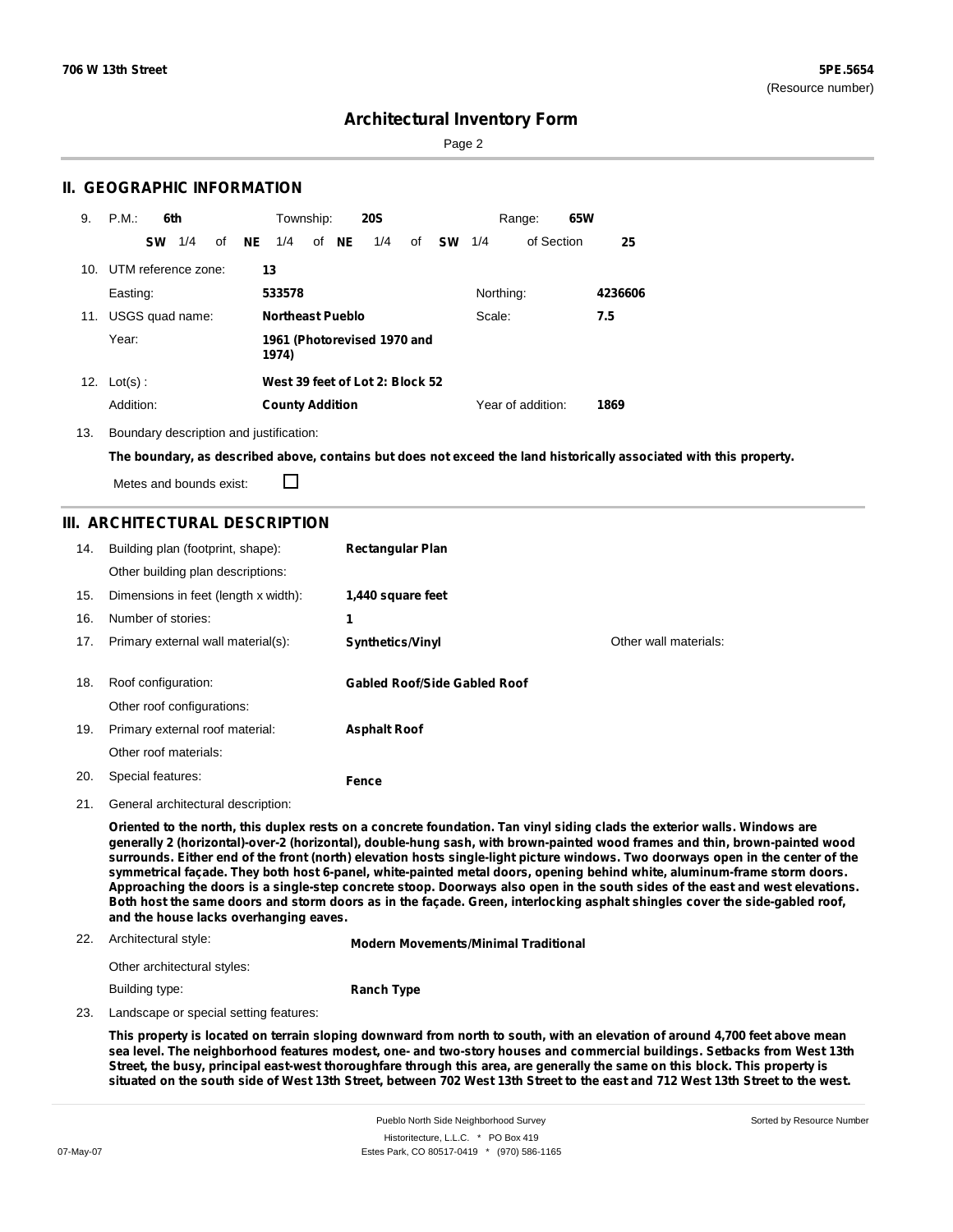Page 3

Grass covers the strip separating the sidewalk from the street. A planted-grass yard, with mature landscaping, covers the northern portion of the lot. A gravel parking area dominates the back yard. A wood privacy fence delimits the east side of the **property while a chain-link fence lines the west side.**

24. Associated buildings, features or objects: **No associated buildings identified.**

#### **IV. ARCHITECTURAL HISTORY**

| 25. | Date of Construction:  | Estimate:                        | Actual: | 1951                                                                                          |
|-----|------------------------|----------------------------------|---------|-----------------------------------------------------------------------------------------------|
|     | Source of Information: |                                  |         | Pueblo County Office of Tax Assessor. Property information card [internet].                   |
| 26. | Architect:             | unknown                          |         |                                                                                               |
|     | Source of information: |                                  |         |                                                                                               |
| 27. | Builder:               | unknown                          |         |                                                                                               |
|     | Source of information: |                                  |         |                                                                                               |
| 28. | Original Owner:        | Jack P. Lusk                     |         |                                                                                               |
|     | Source of information: | Co, consulted 1886 through 2003. |         | Pueblo City Directory. Pueblo, Co.; Salt Lake City; Kansas City, Mo.; and others: R.L. Polk & |

29. Construction history:

According to Pueblo County Tax Assessor records, this building was constructed in 1951. Sanborn maps and city directories corroborate this date. The only notable alterations have been the replacement of the original wall cladding with vinyl siding and **installation of newer doors, which probably occurred after 1990.**

30. Location: **original** Date of move(s):

#### **V. HISTORICAL ASSOCIATIONS**

|     | 31. Original use(s): | <b>Multiple Dwelling</b> |
|-----|----------------------|--------------------------|
| 32. | Intermediate use(s): | <b>Multiple Dwelling</b> |
|     | 33. Current use(s):  | <b>Multiple Dwelling</b> |
|     | 34. Site type(s):    | <b>Duplex</b>            |

35. Historical background:

The first owner and resident of this duplex, constructed in 1951, was Jack P. Lusk. By 1960, a resident was Richard Clarke Bruce. He was born in Pueblo on August 5, 1918, and served in the U.S. Navy during World War II and the Korean War. After his discharge, he worked for the U.S. Postal Service. With his wife, Klora Lee Bruce, Richard Bruce had a son, Richard Arthur Bruce. The family later moved to 1019 Craig Street. The elder Richard Bruce died on January 17, 1972.

Edward M. Vigil purchased the property in 1981, selling it to Danny L. and Verna D. Foulk in 1996. Anthony H. Pope, the current **owner, acquired the property from Foulk in 2000. Pope operates the property as a rental unit.**

Sources of information: 36.

**Pueblo County Office of Tax Assessor. Property information card [internet].**

**Pueblo City Directory. Pueblo, Co.; Salt Lake City; Kansas City, Mo.; and others: R.L. Polk & Co, consulted 1886 through 2003.**

**Sanborn Fire Insurance Maps (for Pueblo, Colorado). New York: Sanborn Map and Publishing Co., 1883, 1886, 1889, 1893, 1904-05, 1904-51, and 1904-52.**

**"Bruce (Richard Clarke)" [obituary]. Pueblo Chieftain, 18 January 1972, p. 12A.**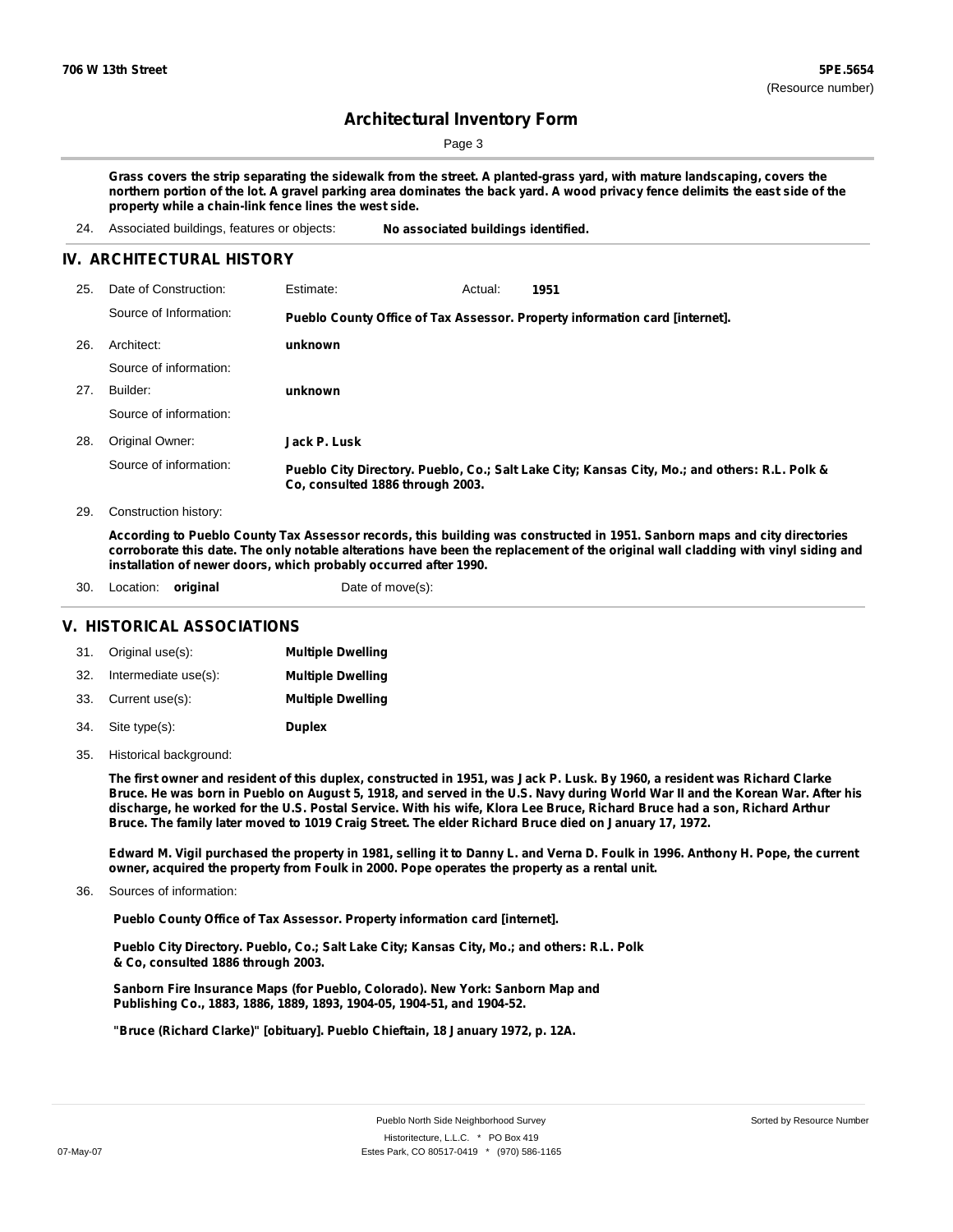Sorted by Resource Number

# **Architectural Inventory Form**

Page 4

|     | <b>VI. SIGNIFICANCE</b>                                                                                                                                                                                                                                                                                                                                                             |  |  |  |  |  |  |  |  |
|-----|-------------------------------------------------------------------------------------------------------------------------------------------------------------------------------------------------------------------------------------------------------------------------------------------------------------------------------------------------------------------------------------|--|--|--|--|--|--|--|--|
| 37. | Local landmark designation:<br>Yes $\Box$<br>No.                                                                                                                                                                                                                                                                                                                                    |  |  |  |  |  |  |  |  |
|     | Designation authority:                                                                                                                                                                                                                                                                                                                                                              |  |  |  |  |  |  |  |  |
|     | Date of designation:                                                                                                                                                                                                                                                                                                                                                                |  |  |  |  |  |  |  |  |
| 38. | Applicable National Register criteria:                                                                                                                                                                                                                                                                                                                                              |  |  |  |  |  |  |  |  |
|     | A. Associated with events that have made a significant contribution to the broad pattern of our history.<br>ΙI                                                                                                                                                                                                                                                                      |  |  |  |  |  |  |  |  |
|     | B. Associated with the lives of persons significant in our past.<br>$\Box$                                                                                                                                                                                                                                                                                                          |  |  |  |  |  |  |  |  |
|     | C. Embodies the distinctive characteristics of a type, period, or method of construction, or represents the work<br>◙<br>of a master, or that possess high artistic values, or represents a significant and distinguished entity whose<br>components may lack individual distinction.<br>D. Has yielded, or may be likely to yield, information important in history or prehistory. |  |  |  |  |  |  |  |  |
|     |                                                                                                                                                                                                                                                                                                                                                                                     |  |  |  |  |  |  |  |  |
|     | Qualifies under Criteria Considerations A through G (see manual).                                                                                                                                                                                                                                                                                                                   |  |  |  |  |  |  |  |  |
|     | Does not meet any of the above National Register criteria.                                                                                                                                                                                                                                                                                                                          |  |  |  |  |  |  |  |  |
|     | <b>Pueblo Standards for Designation:</b>                                                                                                                                                                                                                                                                                                                                            |  |  |  |  |  |  |  |  |
|     | <u>1a. History</u>                                                                                                                                                                                                                                                                                                                                                                  |  |  |  |  |  |  |  |  |
|     | Have direct association with the historical development of the city, state, or nation; or<br>$\mathbf{r}$                                                                                                                                                                                                                                                                           |  |  |  |  |  |  |  |  |
|     | <u>1b. History</u>                                                                                                                                                                                                                                                                                                                                                                  |  |  |  |  |  |  |  |  |
|     | Be the site of a significant historic event; or<br>$\mathcal{L}_{\mathcal{A}}$                                                                                                                                                                                                                                                                                                      |  |  |  |  |  |  |  |  |
|     | 1c. History                                                                                                                                                                                                                                                                                                                                                                         |  |  |  |  |  |  |  |  |
|     | Have direct and substantial association with a person or group of persons who had influence on society.<br>$\Box$                                                                                                                                                                                                                                                                   |  |  |  |  |  |  |  |  |
|     | 2a. Architecture                                                                                                                                                                                                                                                                                                                                                                    |  |  |  |  |  |  |  |  |
|     | Embody distinguishing characteristics of an architectural style or type; or<br>$\mathcal{L}_{\mathcal{A}}$                                                                                                                                                                                                                                                                          |  |  |  |  |  |  |  |  |
|     | 2b. Architecture                                                                                                                                                                                                                                                                                                                                                                    |  |  |  |  |  |  |  |  |
|     | Be a significant example of the work of a recognized architect or master builder, or<br>$\overline{\phantom{a}}$                                                                                                                                                                                                                                                                    |  |  |  |  |  |  |  |  |
|     | 2c. Architecture<br>Contain elements of architectural design, engineering, materials, craftsmanship, or artistic merit which represent a<br>$\mathcal{L}_{\rm{max}}$<br>significant or influential innovation;                                                                                                                                                                      |  |  |  |  |  |  |  |  |
|     | 2d. Architecture                                                                                                                                                                                                                                                                                                                                                                    |  |  |  |  |  |  |  |  |
|     | Portray the environment of a group of people or physical development of an area of the city in an era of history<br>$\mathcal{L}_{\mathcal{A}}$<br>characterized by a distinctive architectural style.                                                                                                                                                                              |  |  |  |  |  |  |  |  |
|     | 3a. Geography                                                                                                                                                                                                                                                                                                                                                                       |  |  |  |  |  |  |  |  |
|     | Have a prominent location or be an established, familiar, and orienting visual feature of the contemporary city, or<br>П                                                                                                                                                                                                                                                            |  |  |  |  |  |  |  |  |
|     | 3b. Geography                                                                                                                                                                                                                                                                                                                                                                       |  |  |  |  |  |  |  |  |
|     | Promote understanding and appreciation of Pueblo's environment by means of distinctive physical characteristics<br>п<br>or rarity; or                                                                                                                                                                                                                                               |  |  |  |  |  |  |  |  |
|     | 3c. Geography                                                                                                                                                                                                                                                                                                                                                                       |  |  |  |  |  |  |  |  |
|     | Make a special contribution to Pueblo's distinctive character.<br>$\Box$                                                                                                                                                                                                                                                                                                            |  |  |  |  |  |  |  |  |
|     | Not Applicable                                                                                                                                                                                                                                                                                                                                                                      |  |  |  |  |  |  |  |  |
|     | Does not meet any of the above Pueblo landmark criteria.<br>$\overline{\phantom{a}}$                                                                                                                                                                                                                                                                                                |  |  |  |  |  |  |  |  |
| 39. | Area(s) of Significance:<br><b>Architecture</b>                                                                                                                                                                                                                                                                                                                                     |  |  |  |  |  |  |  |  |
| 40. | Period of Significance:<br>1951                                                                                                                                                                                                                                                                                                                                                     |  |  |  |  |  |  |  |  |
| 41. | National:<br>Level of significance:<br>State<br>Local<br>т,<br>П                                                                                                                                                                                                                                                                                                                    |  |  |  |  |  |  |  |  |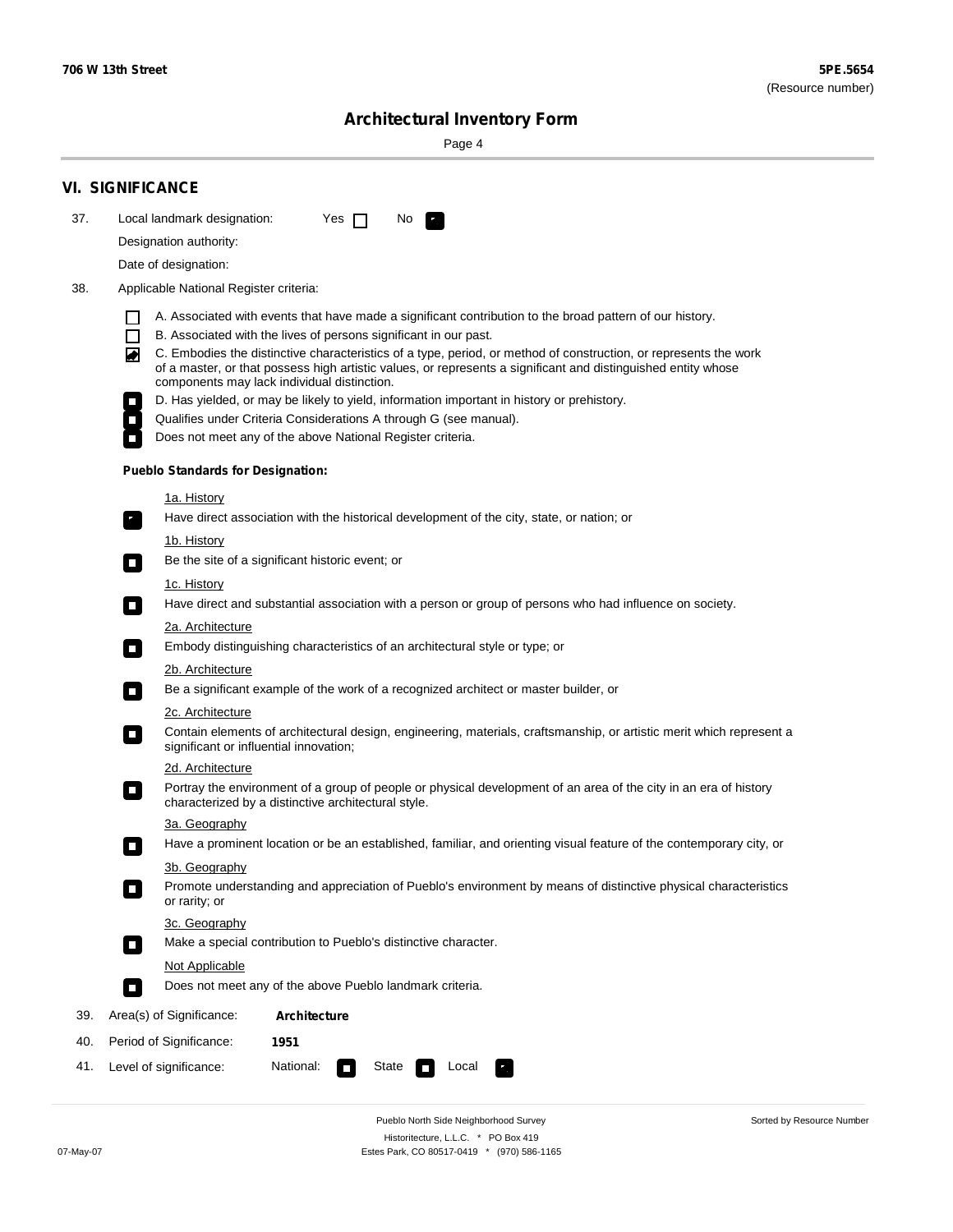Page 5

#### 42. Statement of significance:

This property is historically significant under Pueblo Local Landmark criterion 1A for its association with the post-World War Il development of the North Side neighborhood, when smaller houses filled the undeveloped lots remaining here. As well, the house is architecturally significant under National Register criterion C (Pueblo Local Landmark criterion 2A) as an intact example of a Minimal Tradition-style building. However, the levels of architectural and historical significance, combined with physical integrity, are not to the extent that this property would qualify for individual listing in the National Register of Historic Places, the Colorado State Register of Historic Properties, or as a City of Pueblo Landmark. Nonetheless, it is most **likely a contributing resource within any potential historic district.**

43. Assessment of historic physical integrity related to significance:

Constructed in 1951, this house exhibits a moderately high level of physical integrity relative to the seven aspects of integrity as defined by the National Park Service and the Colorado Historical Society: location, setting, design, materials, workmanship, feeling, and association. The original wall cladding and the doors have been replaced. Nonetheless, this **property certainly retains sufficient physical integrity to convey its architectural and historical significance.**

### **VII. NATIONAL REGISTER ELIGIBILITY ASSESSMENT**



**classes. Its diversity of architectural styles and forms directly represents the city's changing economic and cultural climates. As well, the neighborhood is distinctive because it appears to have evolved independently of the area's dominant industry, steel manufacturing.**

> Yes Yes

Non<sub>d</sub> N/A No  $\blacksquare$  N/A  $\blacksquare$ 

If there is National Register district potential, is this building contributing:

If the building is in existing National Register district, is it contributing: 46.

#### **VIII. RECORDING INFORMATION**

| 47. | Photograph numbers): | <b>CD-ROM Photo Disc: North Side Photos</b><br>File Name(s): 13thstw706                                                       |
|-----|----------------------|-------------------------------------------------------------------------------------------------------------------------------|
|     | Negatives filed at:  | <b>Special Collections</b><br><b>Robert Hoag Rawlings Public Library</b><br>100 East Abriendo Avenue<br>Pueblo, CO 81004-4290 |
| 48. | Report title:        | <b>Pueblo North Side Neighborhood Survey</b>                                                                                  |
| 49. | $Date(s)$ :          | 06/28/05                                                                                                                      |
| 50. | Recorder(s):         | <b>Adam Thomas</b>                                                                                                            |
| 51. | Organization:        | Historitecture, L.L.C.                                                                                                        |
| 52. | Address:             | <b>PO Box 419</b>                                                                                                             |
|     |                      | Estes Park, CO 80517-0419                                                                                                     |
| 53. | Phone number(s):     | (970) 586-1165                                                                                                                |
|     |                      |                                                                                                                               |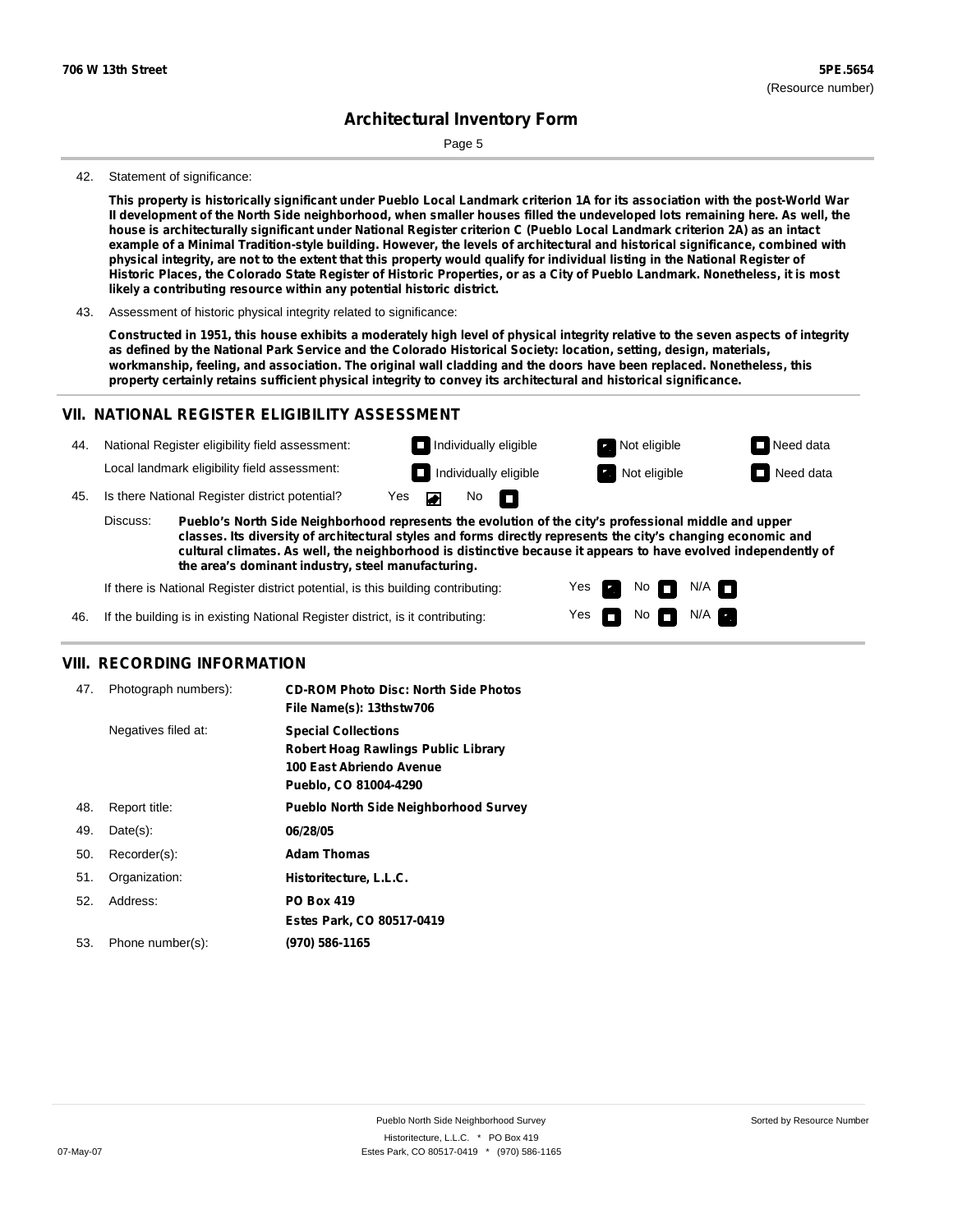Page 6